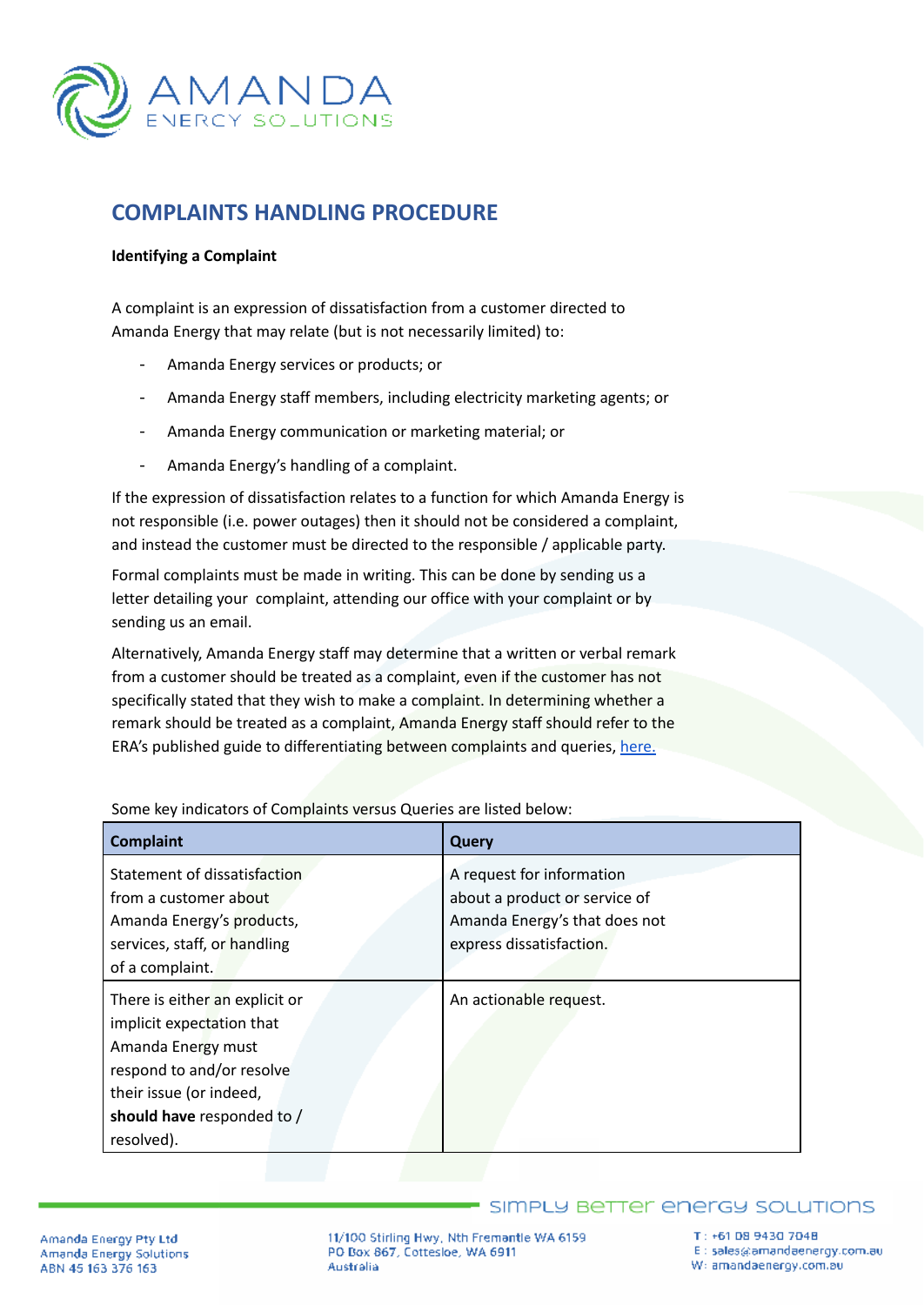If the Amanda Energy staff member determines that the remark is a complaint, it shall be responded to per this Complaints Handling Procedure. If the Amanda Energy staff member is still unsure whether the remark should be considered a complaint or a query, they should directly ask the customer whether they wish for their remark to be handled as a complaint.

Amanda Energy will follow a seven-step process when dealing with complaints. This seven-step process follows the following outline:



#### **Acknowledge:**

The initial impression a complainant gets from a company is from how quickly their complaint is acknowledged. By acknowledging a complaint quickly, the complainant is reassured that their complaint has been heard and that it is receiving attention. This step must be carried out within 10 business days of receiving a complaint.

During the acknowledge step, Amanda Energy's staff will inform the customer of timeframes, the complaint handling process, possible outcomes and that the complainant has the ability to have the final decision reviewed by the Electricity Ombudsman. When acknowledging a complaint, the complainant will also be provided with a complaint identification number for future contact (refer Complaints Register for next available ID number).

#### **Assess:**

Amanda Energy expects that any complaints it receives will be from a wide variety of issues with differing importance, time constraints and relevant departments. This makes an assessment step early in the complaints handling process of high importance. By assessing the nature of the complaint early, Amanda Energy believes that we can deal with complaints in a timeframe that is more than satisfactory to all parties.

During the assess stage, Amanda Energy's staff will attach a level of importance (low, medium or high) and attach a general nature of the complaint (billing, customer service, etc.). They will also try to define and simplify the problem. The staff member that originally dealt with the customer should have the best understanding of the problem the complainant has.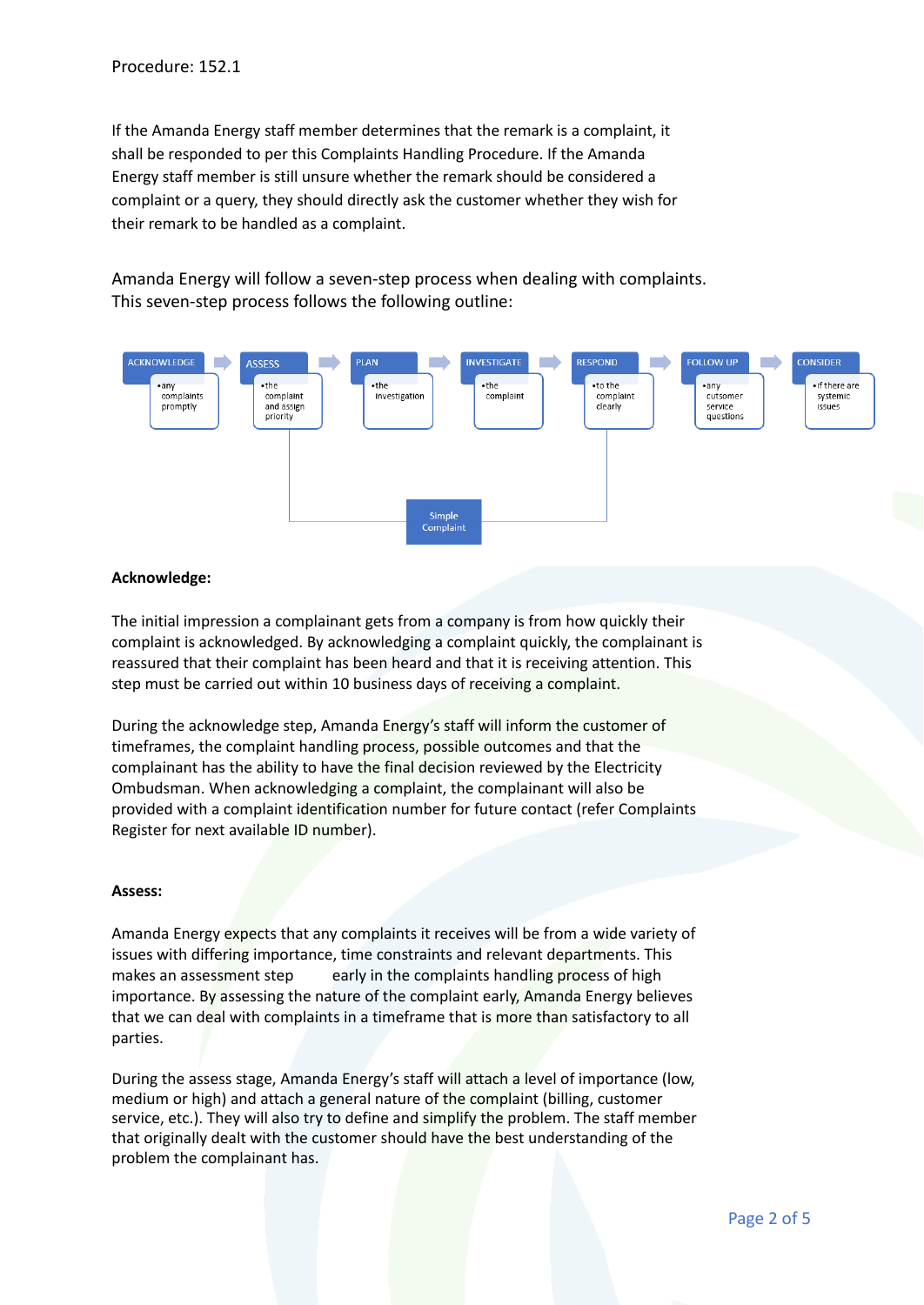## **Please note that simple and/or straightforward complaints can be moved straight to the respond step if the remedy is simple (such as an apology).**

#### **Plan:**

Once the complaint has been assessed and passed to the correct department, a plan of action can be put together. This should include:

- What is to be investigated?
- The steps that must be taken to investigate the complaint.
- Where further information is required, where this must come from (complainant, other staff member etc.).
- An estimate of the time required to achieve a resolution.
- The resolution the complainant is seeking and whether this is realistic.

By establishing a plan of action, this gives staff a clear path to follow and an easy way to assess the progress of the handling procedure.

The investigation steps that were written down in this step do not have to be the final version. During the investigation stage, issues may arise, and staff should not be hesitant to replan the steps required to complete the investigation.

#### **Investigate:**

During the investigation step, staff not only aim to resolve the complaint but also provide an appropriate remedy. This will be achieved by following the steps outlined during the planning stage. As stated in the planning stage, staff should not be hesitant to return to the planning stage if issues arise and the plan must be changed.

To achieve greater satisfaction during the investigation stage, Amanda Energy believes that the investigation should be open and transparent. This allows the complainant to critique investigation steps and investigation findings where the information is incorrect or irrelevant.

By having a transparent and open investigation, Amanda Energy believes that this improves the investigations impartiality. Amanda Energy endeavours to approach each investigation with an open mind and weigh each of the facts involved objectively.

If the complaint cannot be resolved during the investigation, this information must be explained to the complainant. In this case thought should be put into alternative ways to resolve the complaint that all parties are in agreement with.

#### **Respond:**

Amanda Energy sets the maximum number of days between receipt of a complaint and first response at 20 business days. This response does not need to include a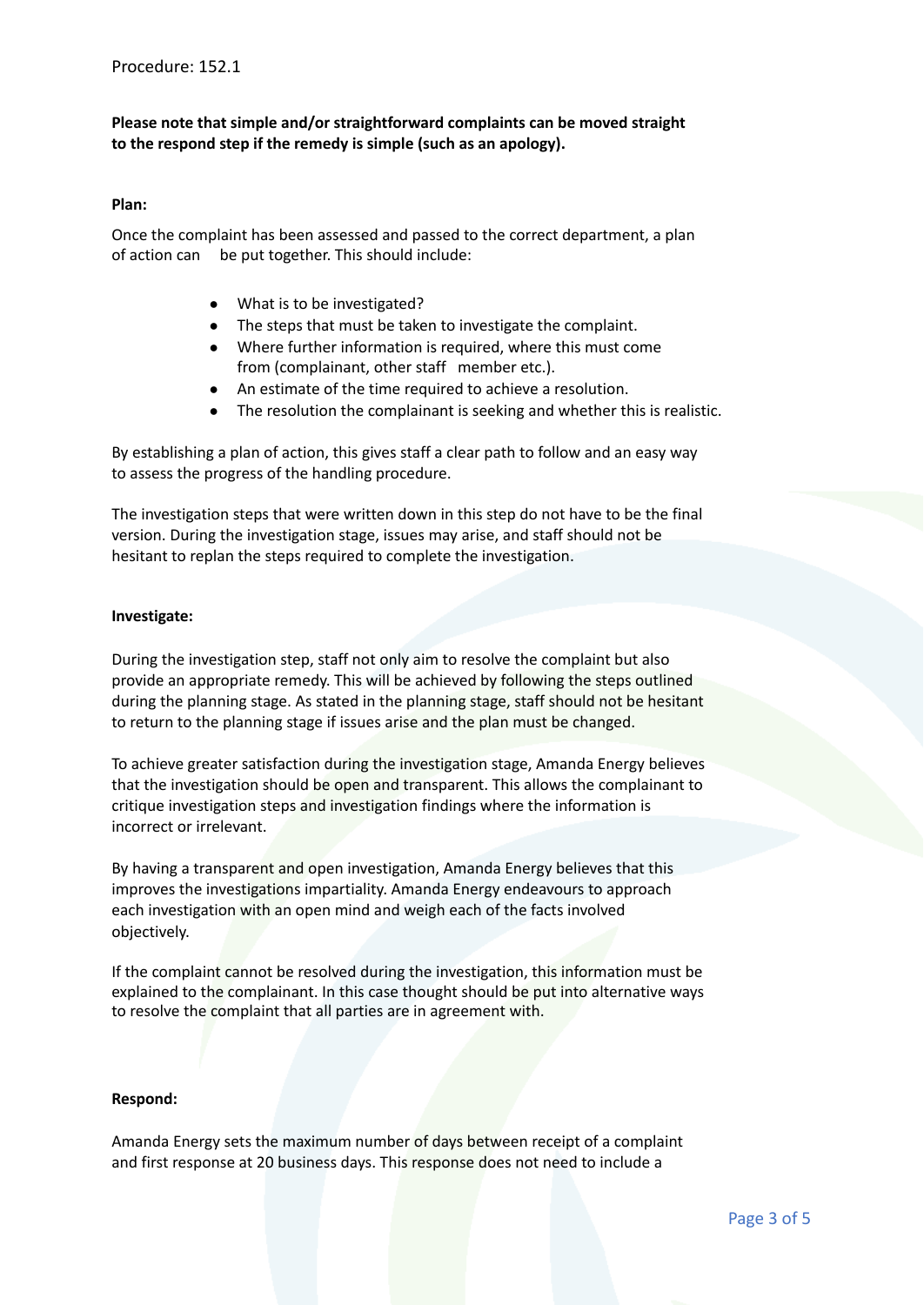resolution, but it must inform the complainant of the status of the investigation. This initial response should address all concerns or grievances individually.

The final response should outline the steps taken in the investigation, the facts presented or uncovered (with evidence) and it should present the findings or decision reached. This response should be given in a format that can be easily understood by the complainant to make sure that they understand every step and finding.

If the complaint did not require an investigation and was jumped from the assess stage straight to the response stage, staff should try to provide as detailed an explanation as possible.

The following statement must be provided (in writing) in the response (20 Business Days) to the customer:

"The following is for your information:

In accordance with our complaints handling process, you have the right to have your complaint re-considered by a senior employee at Amanda Energy.

If you are unsatisfied with the outcome detailed in our response above, you may:

- Request from us the reasons for the outcome, which we will provide to you in writing if requested; and
- You have the right to raise your complaint with the Electricity Ombudsman [Freecall: 1800 754 004]"

#### **Follow up:**

The follow up step should be conducted in a phone call if possible and it should seek the complainant's comments on how the issue was handled and whether the complainant has further queries.

If a complainant raises issues or concerns with the investigation or handling of the complaint, a review should be enacted by a senior member of staff who was not originally involved in the issue. This is due to issues of impartiality. When a complainant would like a review of the decision or findings, staff should request what exactly the complainant disagrees with or would like reviewed and for this to be put in writing.

The option of external review is also a possibility of the complainant, and the complainant should be reminded of their rights to seek review with the Energy Ombudsman. Amanda Energy is a member of the Energy Ombudsman Scheme and is bound to its decisions.

#### **Consider:**

A senior member of staff should complete this step of the complaint handling process. The consider step is where we look into possible administrative problems and where we can improve. This step is vital as identifying and fixing problems in the